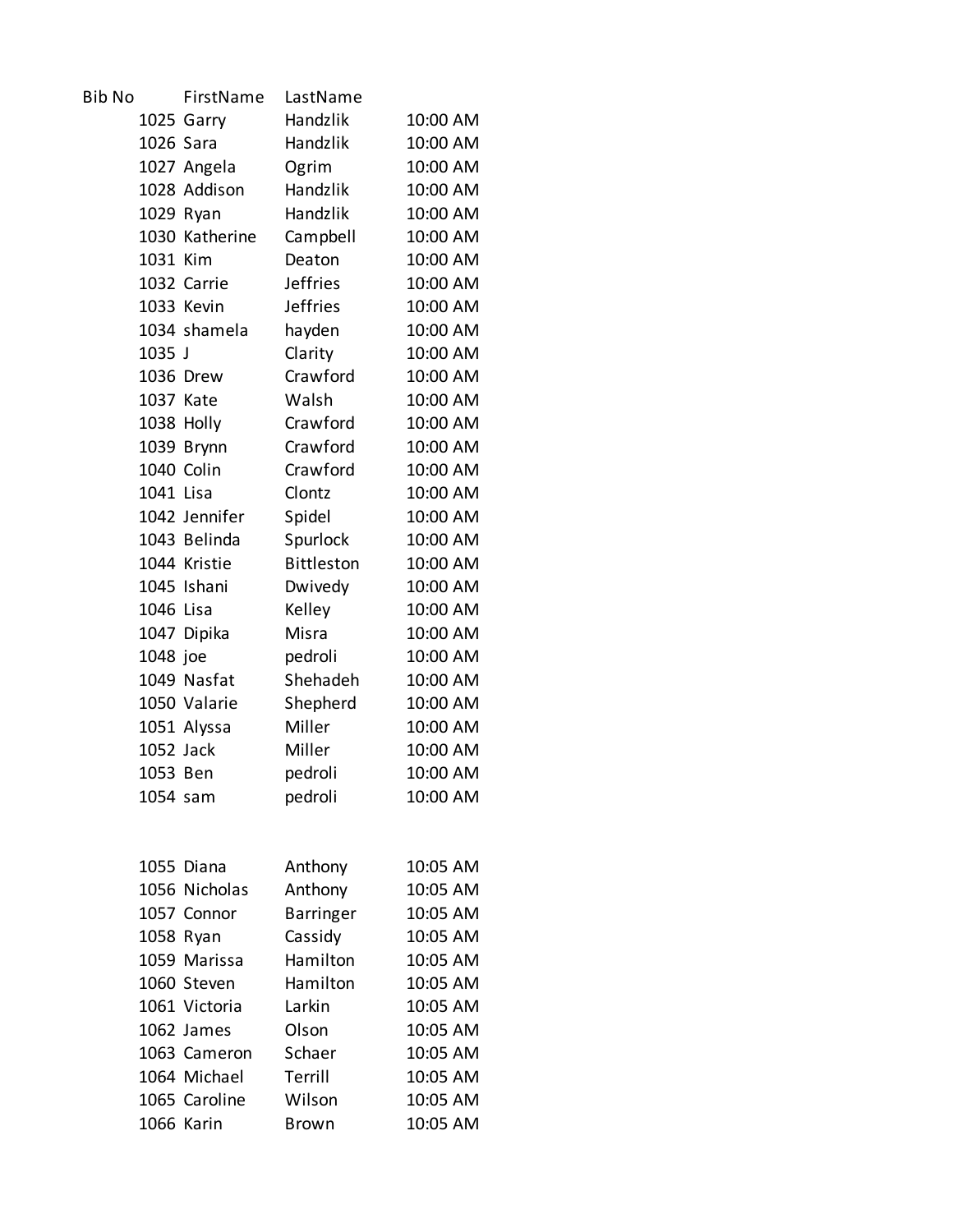|            | 1067 Steve          | <b>Harris</b>  | 10:05 AM |
|------------|---------------------|----------------|----------|
|            | 1068 Karrie         | Allan          | 10:05 AM |
| 1069 Lisa  |                     | Hanson         | 10:05 AM |
| 1070 Kelly |                     | Helms          | 10:05 AM |
|            | 1071 Laura          | Playford       | 10:05 AM |
| 1072 Zoe   |                     | Playford       | 10:05 AM |
|            | 1073 Kristy         | Schmaldinst    | 10:05 AM |
|            | 1074 Leslie         | Campbell       | 10:05 AM |
|            | 1075 Olivia         | Bowman         | 10:05 AM |
| 1076 Lana  |                     | Hanson         | 10:05 AM |
|            | 1077 Kaitlyn        | Helms          | 10:05 AM |
| 1078 Ava   |                     | Schmaldinst    | 10:05 AM |
|            | 1079 Geneva         | <b>Bryant</b>  | 10:05 AM |
|            | 1080 elaine         | blackman       | 10:05 AM |
|            |                     |                |          |
|            | 1081 Natalie        | Garces         | 10:10 AM |
|            | 1082 Anna           | Johnson        | 10:10 AM |
|            | 1083 Rajat          | Kumar          | 10:10 AM |
| 1084 Jen   |                     | <b>McManus</b> | 10:10 AM |
|            | 1085 Christine      | Puebla         | 10:10 AM |
| 1086 Livi  |                     | Kumar          | 10:10 AM |
| 1087 Beth  |                     | Lappin         | 10:10 AM |
| 1088 Bill  |                     | Roper          | 10:10 AM |
|            | 1089 Christine      | Roper          | 10:10 AM |
| 1090 Will  |                     | Roper          | 10:10 AM |
| 1091 lvy   |                     | Stricklin      | 10:10 AM |
|            | 1092 Robert         | Stricklin      | 10:10 AM |
|            | 1093 Katherine      | Snipes         | 10:10 AM |
| 1094 Brad  |                     | Keinath        | 10:10 AM |
| 1095 John  |                     | <b>Buck</b>    | 10:10 AM |
|            | 1096 Kathy          | Jones          | 10:10 AM |
| 1097 Sara  |                     | MacDermod      | 10:10 AM |
|            | 1098 Andrew         | Olmstead       | 10:10 AM |
| 1099 Lisa  |                     | Olmstead       | 10:10 AM |
|            | 1100 Hannah         | MacDermod      | 10:10 AM |
| 1101 Tim   |                     | Slater         | 10:10 AM |
| 1102 Amy   |                     | Cook           | 10:10 AM |
|            | 1103 Courtney       | Ducanis        | 10:10 AM |
|            | 1104 JENNY RADF GAY |                | 10:10 AM |
| 1105 Kari  |                     | McGregor       | 10:10 AM |
|            | 1106 Meredith       | Chezem         | 10:10 AM |
|            | 1107 Robin          | Viar           | 10:10 AM |